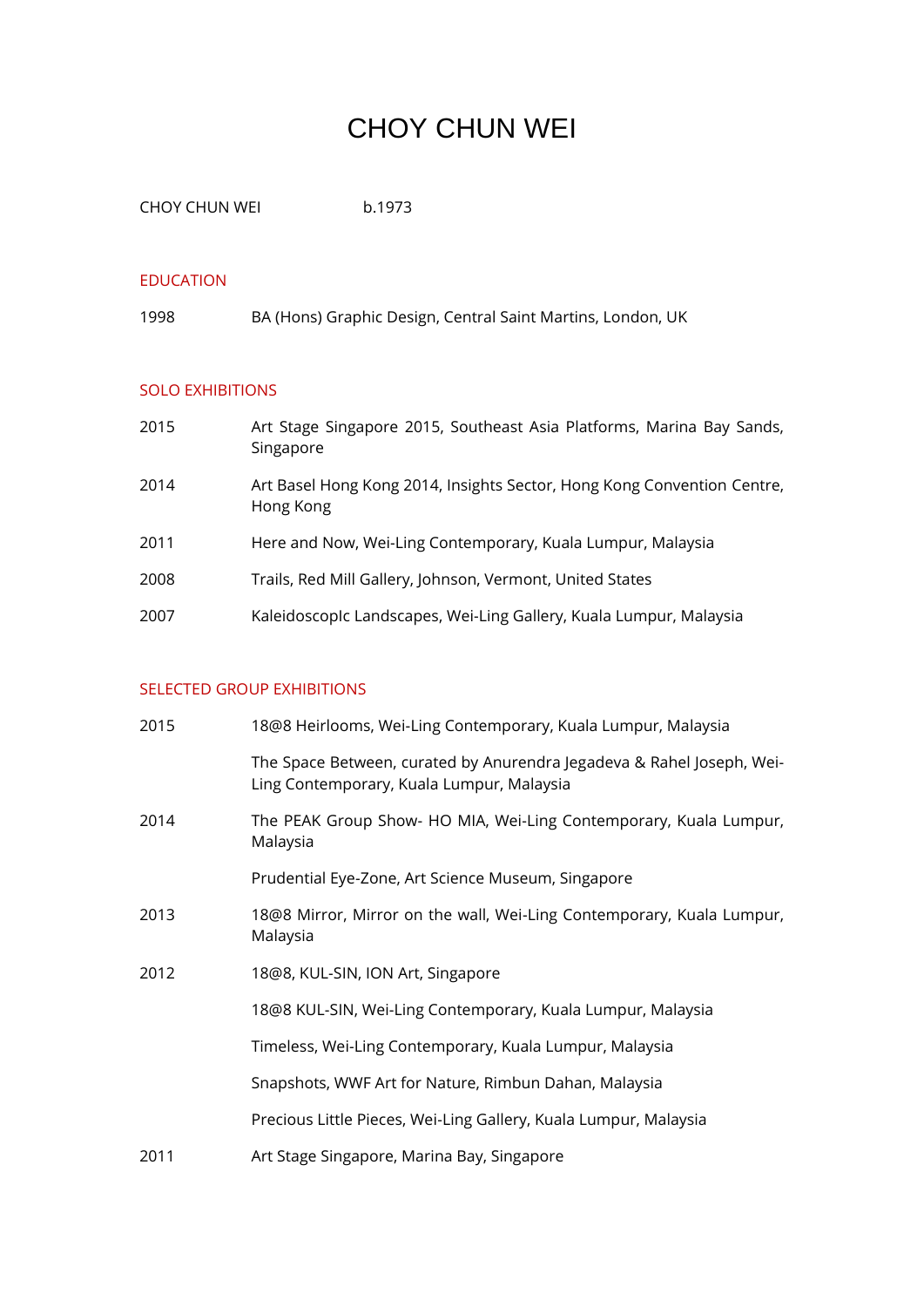|      | 18@8 Save The Planet, Wei-Ling Contemporary, Kuala Lumpur, Malaysia                                                                                         |
|------|-------------------------------------------------------------------------------------------------------------------------------------------------------------|
| 2010 | Negaraku: Nationalism And Patriotism In Malaysian Contemporary Art,<br>The Aliya and Farouk Khan Collection, Galeria Sri Perdana, Kuala Lumpur,<br>Malaysia |
|      | Survival, WWF Art for Nature, Rimbun Dahan, Selangor, Malaysia                                                                                              |
|      | Absolut 18@8, Wei-Ling Gallery, Kuala Lumpur, Malaysia                                                                                                      |
| 2009 | IMCAS, Danga Bay City Mall, Johor Bahru, Malaysia                                                                                                           |
|      | Tanah Air, WWF Art for Nature, Rimbun Dahan, Selangor, Malaysia                                                                                             |
| 2008 | Shifting Boundaries, WWF Art for Nature, Rimbun Dahan, Selangor, Malaysia                                                                                   |
|      | 18@8: Vice & Virtue, Wei-Ling Gallery, Kuala Lumpur, Malaysia                                                                                               |
|      | Tukar Ganti: New Malaysian Paintings, Valentine Willie Fine Art Singapore,<br>HT Contemporary Space, Singapore                                              |
|      | La Galleria, Pall Mall, London, United Kingdom                                                                                                              |
|      | CIGE, China World Trade Center, Beijing, China                                                                                                              |
|      | Force Of Nature, Pace Gallery, Malaysia                                                                                                                     |
| 2007 | 00:15 Superstar, WWF Art for Nature, Rimbun Dahan, Selangor, Malaysia                                                                                       |
|      | Artriangle: Malaysia Philippines Indonesia, Soko Gakkai, Malaysia                                                                                           |
| 2006 | Rimbun Dahan Artist In Residency Show, Rimbun Dahan, Kuang, Selangor,<br>Malaysia                                                                           |
|      | Signed and Dated: Valentine Willie Fine Art 10thAnnlversary, Valentine<br>Willie Fine Art, Bangsar, Kuala Lumpur, Malaysia                                  |
|      | Feed Me! An Exploration of Appetites, WWF Art for Nature, Rimbun Dahan,<br>Selangor, Malaysia                                                               |
|      | 18@8, Kuala Lumpur-Karachi, Amln Gulgee Gallery, Karachi, Pakistan (In<br>collaboration with Wei-Ling Gallery)                                              |
|      | Rimbun Dahan Artist in Residence Show, Rlmbun Dahan, Malaysia                                                                                               |
| 2005 | Rooster Mania, Townhouse Gallery, Kuala Lumpur, Malaysia                                                                                                    |
|      | The Power of Dreaming: Taman Sari, the Garden of Delight and Identity,<br>curated by Laura Fan. WWF Art for Nature, Rimbun Dahan, Selangor,<br>Malaysia     |
|      | 18@8 Contemporary Artists from Malaysia and Beyond, Wei-ling GaHery,<br>Kuala Lumpur, Malaysia                                                              |
|      | Free Show, Reka Art Space, Petaling Jaya, Malaysia                                                                                                          |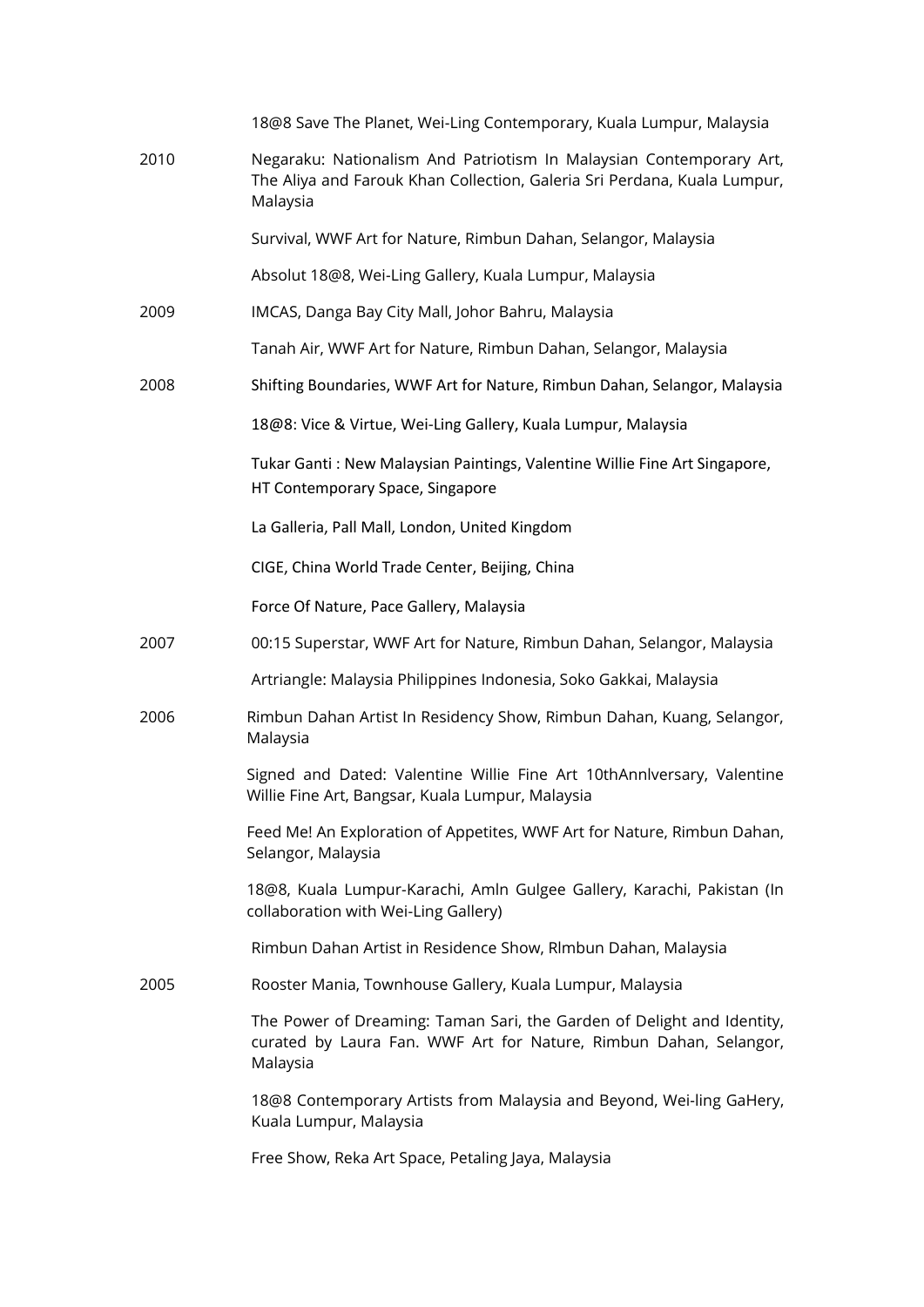| 2004 | Young Contemporary Finalist Exhibition, National Art Gallery, Kuala<br>Lumpur, Malaysia                                        |
|------|--------------------------------------------------------------------------------------------------------------------------------|
|      | Paradise Lost/Paradise Found, curated by Laura Fan. WWF Art for Nature,<br>Rimbun Dahan, Malaysia                              |
|      | Home Improvement, Two -person Show. Reka Art Space, Petaling Jaya,<br>Malaysia                                                 |
|      | Semangat: Artists for Theater. Fund raising exhibition for 5 Arts Centre.<br>Valentine Willie Fine Art, Kuala Lumpur, Malaysia |
|      | Fifteen, Darling Muse Gallery, Kuala Lumpur, Malaysia                                                                          |
|      | Free Show, Reka Art Space, Petaling Jaya, Malaysia                                                                             |
| 2003 | Philip Morris Art Exhibition, National Art Gallery, Kuala Lumpur, Malaysia                                                     |
|      | Games We Play, curated by Laura Fan, WWF Art for Nature, Rimbun<br>Dahan, Malaysia                                             |
| 2002 | Touch, curated by Laura Fan, WWF Art for Nature, Rimbun Dahan,<br>Selangor, Malaysia                                           |
|      | Works on Paper, Valentine Willie Fine Art, Kuala Lumpur, Malaysia                                                              |
| 2001 | Open Show, National Art Gallery, Kuala Lumpur, Malaysia                                                                        |
|      | Inhabitant: Two Person Show, Valentine Willie Fine Art, Kuala Lumpur,<br>Malaysia                                              |
| 1999 | Aku' Portret Diri 99. Petronas Gallery, Kuala Lumpur. Malaysia                                                                 |
| 1998 | Mental Saint Tart Tins. Degree Show, Long Acre, London, UK                                                                     |
| 1997 | Young Designers, Malaysian Design Council, Menara Tan & Tan, Kuala<br>Lumpur, Malaysia                                         |
| 1996 | WaterWorld, Bank Negara, Kuala Lumpur, Malaysia                                                                                |
| 1995 | Dialogue. Maybank Gallery, Kuala Lumpur, Malaysia                                                                              |

## SELECTED AWARDS AND GRANTS

| 2007/08 | Vermont Asian Fellowship Award                                     |
|---------|--------------------------------------------------------------------|
| 2005    | Artist In Residence. Rimbun Dahan, Malaysia                        |
| 2004    | Juror's Choice Award (20), Malaysian Young Contemporary Exhibition |
| 2003    | Honourable Mention, Pililip Morris Malaysia Asean Art Awards       |
| 1997    | The London Insiltute Full Scholarship                              |
| 1995    | Higher National Diploma Teo Sao Ching Scholarship                  |